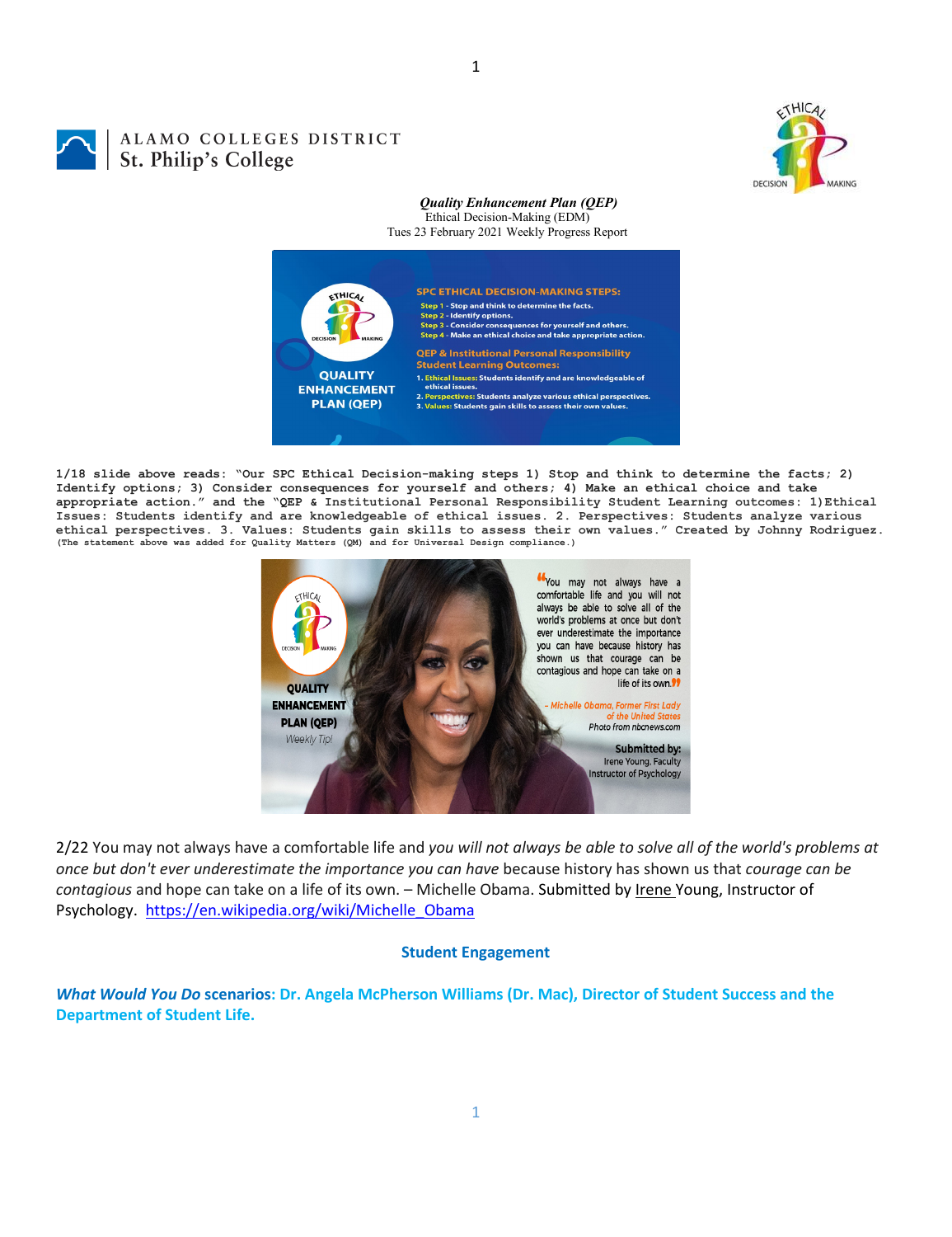**Student Engagement Grants: Applications for \$500 and \$1000. Students write a children's book using the [SPC QEP 4](https://mail.alamo.edu/owa/redir.aspx?REF=QPGGgOE-3HbbrbCAzqBFQWbtY3e2Gc0f0qSFld99-4hqZWSPr8DYCAFodHRwczovL3d3dy5hbGFtby5lZHUvbGluay8zYjg5NjQxMTY3MGY0YTZlYjU2MzNkNGFmNjE1OTBjNC5hc3B4)  [step ethical decision-making process](https://mail.alamo.edu/owa/redir.aspx?REF=QPGGgOE-3HbbrbCAzqBFQWbtY3e2Gc0f0qSFld99-4hqZWSPr8DYCAFodHRwczovL3d3dy5hbGFtby5lZHUvbGluay8zYjg5NjQxMTY3MGY0YTZlYjU2MzNkNGFmNjE1OTBjNC5hc3B4) and identify an ethical issue, values, and perspectives of characters involved in the story. Kelli Rolland-Adkins, Irene Young.** <https://www.alamo.edu/spc/admissions/pay-for-college/scholarships/seg/>

**Faculty and Staff Professional Development: Best Practices**

**Health Sciences Division: Wednesday 10 February, 3:30 pm. 70 participants. Liz Castillo, David Kisel, Dr. Manzo.**

**Upcoming Tasks, Events, and Initiatives**

**Faculty and Staff Professional Development: Best Practices**

**Applied Science & Technology Division, MLK Campus: Thursday 25 February, 3 pm. Applied Science & Technology Division, SW Campus: Thursday 25 February, 3 pm.**

**Community Awareness: Advisory Boards and Student Orientations**

**Early Childhood and Family Sciences Program Advisory: Thursday 25 February, 8 am. Amy Huebner, BA, M.Ed.; Vlasta Jurkovic, MA, Clinical coordinator.** 

**Health Information Technology Advisory: Thursday 4 March, 2 pm.** 

**Physical Therapist Assistant Advisory: Tuesday 16 March, 12 pm. Tunetha Parchem.**

**Early Childhood and Family Sciences Program Student Orientation (Flex 2): Wednesday 24 March, 6 pm. Amy** 

**Huebner, BA, M.Ed.; Vlasta Jurkovic, MA, Clinical coordinator.** 

**Respiratory Therapy Advisory: Friday 30 April, 12 pm. Christa Mitchell.**

**Assessments: Online QEP 1) constituent; and 2) event surveys created. Dr. Melissa Guerrero, Director of Institutional Research. 25 and 17 respondents.** <https://survey.alamo.edu/Survey.aspx?s=439c10d5fbe14e7cafe541f73aba507b>

**2019 Assessment overview: Personal & Social Responsibility Inventory II**

**PSRI II, post-Test: M 11/9-F 12/11. M 11/17: 339 surveys completed. Due to fully Remote semester, 2020 PSRI-II began 7 days earlier than in 2019, so this year's PSRI-II will be open 7 days longer than in 2019.**

#### **Overview of PSRI-I Assessments: 2019 and 2020**

**2020: F 8/21-F 10/2: M 8/31: 460; F 9/11: 642; R 9/17: 705; R 9/24: 798; M 9/28: 857; F 10/2: 928 surveys completed; due to fully remote semester extended to Fri 10/2 (14 days).**

**2019: F 8/23-F 9/20; 1157 surveys completed.**

**Note: 2019 had 229 more surveys completed than in 2020; 2020 was our first fully remote semester.** 

**Publicity: Emails sent directly to students regarding PSRI-I and -II surveys;** 

**TigerPRESS also announces PSRI-I and \_II; PSRI-I poster. Liz Castillo, Johnny Rodriguez, Alexa Saavedra, Larry Lopez.** 

**Archives for Weekly Progress; Mid-Year; and Annual Reports, 2016 January to Present**

<https://www.alamo.edu/spc/about-spc/strategic-plan/quality-enhancement-plan-qep/about-qep/>

SPC updates[: https://www.alamo.edu/spc/](https://www.alamo.edu/spc/) | SPC Mission, vision, and values [https://www.alamo.edu/spc/about-spc/strategic-plan/mission](https://www.alamo.edu/spc/about-spc/strategic-plan/mission-vision-and-valuesstrategic-plan/)[vision-and-valuesstrategic-plan/](https://www.alamo.edu/spc/about-spc/strategic-plan/mission-vision-and-valuesstrategic-plan/)

QEP homepage[: https://www.alamo.edu/spc/qep](https://www.alamo.edu/spc/qep) | All sessions conducted via Zoom